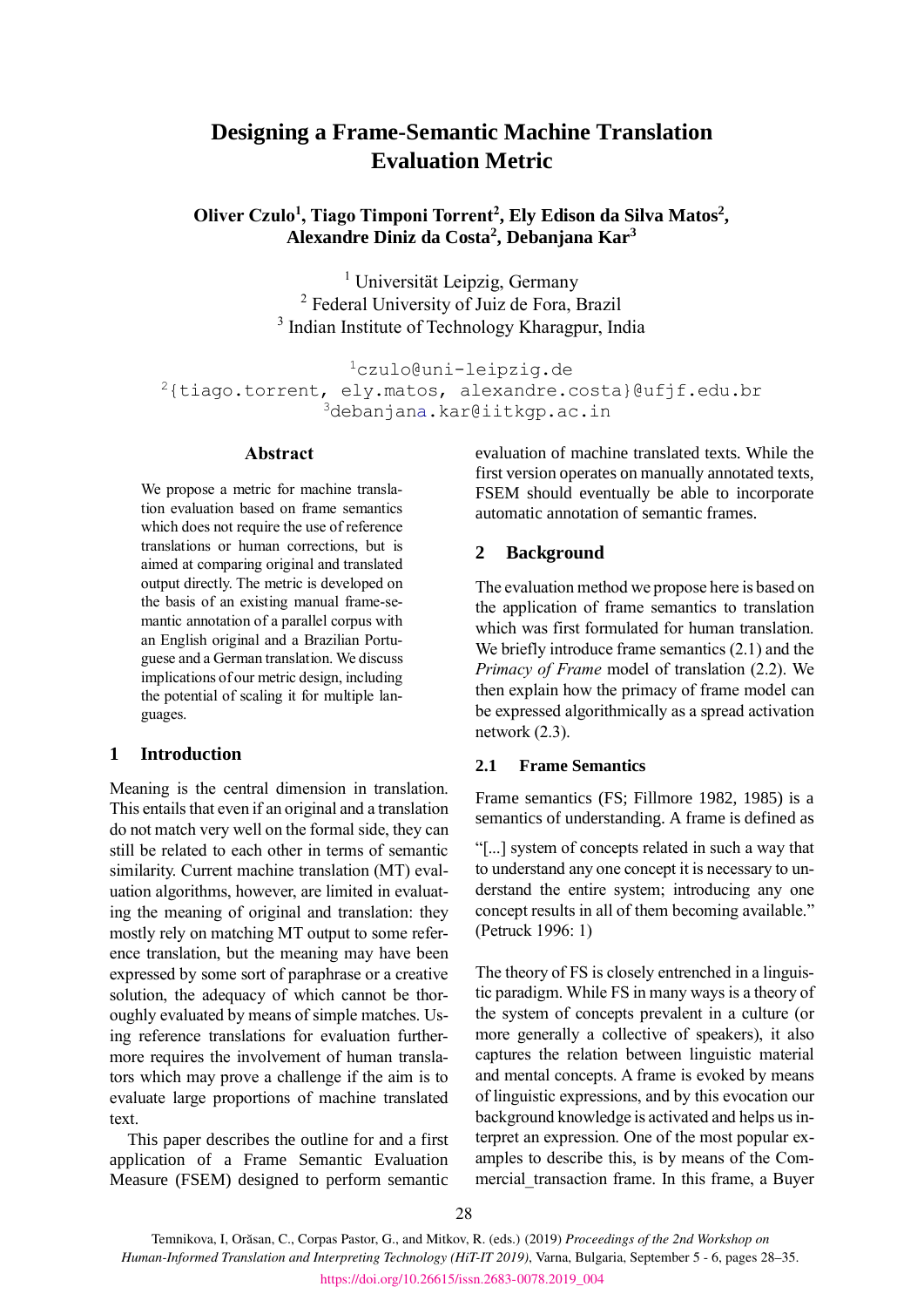and a Seller are involved in a transfer of Goods in exchange for Money. This frame can be perspectivized in various ways: in the Commerce\_buy scenario, the focus is on the Buyer, in the Commerce sell scenario on the Seller. But the fact that the frame is linked to the evoking lexical units such as *buy*, *purchase*, *sell*, *price*, etc. and that the frame as a whole is activated in the process of interpretation allows us to fully understand partial instantiations of a frame. So even when we read/hear a sentence like

#### (1) Jane sold her house.

we understand that it was sold to someone and for a certain amount of money, even though this is not explicitly mentioned. At the same time this example highlights the notion of *perspective*: The scene that is instantiated in this example is reported on from the viewpoint of the seller, not the buyer.

Berkeley FrameNet is a computational modeling of Frame Semantics for English (Fillmore, Johnson, and Petruck 2003) and comprises a network of frames together with the linguistic expressions they are connected to based on corpus data. Each frame entry lists a definition, a list of core and peripheral frame elements and of lexical units which evoke this frame. For lexicalized frames, a list of lexical units which evoke the frame is given, and for each list the corpus examples and the annotation scheme can be viewed. Frames do not stand just for themselves, but are also connected to each other via frame-to-frame relations. The frames Filling and Fullness, for instance, are connected via the causative\_of-relation, where Filling is the causative alternation of Fullness. Other relations currently defined include such relations as inheritance, precedence or perspective. FrameNets exist in various other languages, with differences in coverage, database structure and annotation policies, e.g. for German (named SALSA, Burchardt et al. 2006), Japanese (Ohara et al. 2004), Spanish (Subirats Rüggeberg and Petruck 2003), Swedish (Borin et al. 2010), or Brazilian Portuguese (Torrent et al. 2018a).

### **2.2 The** *Primacy of Frame* **Model of Translation**

The Primacy of Frame model of translation (POF; Czulo 2017) seeks to provide a descriptive basis for the measurement of semantic similarity between an original and its translation. This is in line with Tymoczko's (2005) proposal, which advocates

viewing equivalence not as an identity relation, but as a similarity relation. A measure based on the POF model should thus not make a binary decision about something being adequate (or even "correct") or not, but should pose the relation between an original and its translation(s) on a scale of degree of similarity. The notion of semantic similarity is of priority here, but POF takes other dimensions into account.

On the semantic scale, POF is based on a number of pre-existing works in which frame semantics has been applied to translation. The main goal of defining the model was to consolidate the various existing works and to identify a common underlying hypothesis. Indeed, this is a trivial step: though, to the knowledge of the authors, it has not been made explicit, the common underlying assumption in frame analyses of translation is that, ideally, there is a one-to-one correspondence on the frame level between an original and a translation. In such a model, the frame level provides a means to abstract away from purely formal considerations on the lexical level, such as cases of n:m-correspondences, e. g. between the German verb *einschlafen* and the English correspondence *fall asleep*.

The principle of a one-to-one relation on the frame level can be overridden depending on various factors. The classification of these can be very detailed, such as those performed by Vinay & Darbelnet (1958). POF remains on a more general level. We can distinguish between the purely formal level, such as the above example of an n:mcorrespondence on the lexical level, but not on a semantic level. These formal factors can be more complex, though, such as in multimodal settings, where number of syllables or lip movement (in dubbing) or number of characters per line (in subtitling) may play a role and may lead to motivated departures from an exact rendering of the original message.

What POF stresses in contrast to other approaches is the importance of the functional level. Function here is seen as a conventionalized understanding of what a linguistic expression conveys on a pragmatic level, e. g. considering the level of formality or of politeness, or such aspects as focus and information structure. Sometimes, functional considerations can be prioritized over exact semantic representation such as in (2):

(2) DE: Handlungsbedarf wird *Need-for-action will.3.PERS.PRES*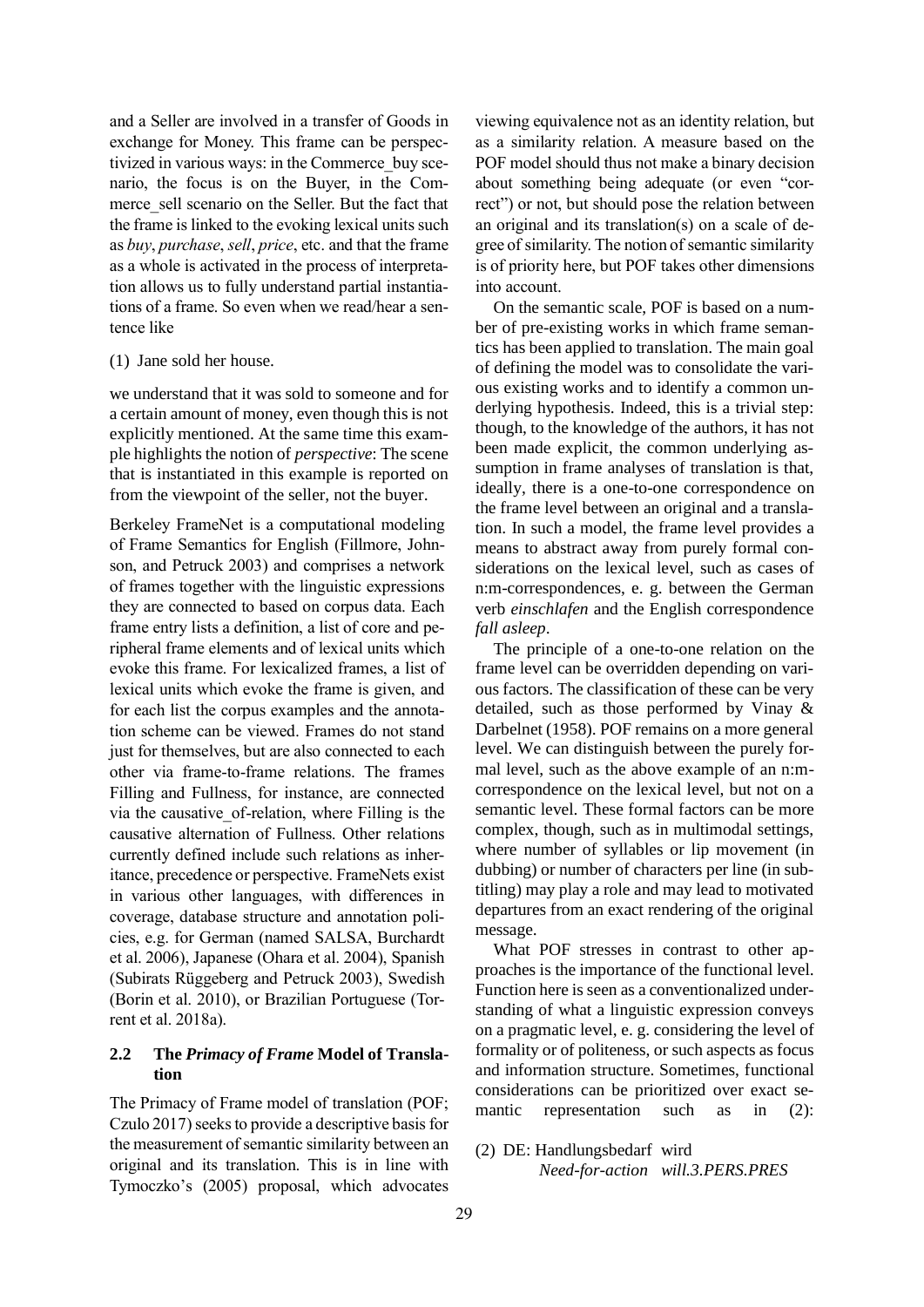es auch weiterhin geben. *it also furthermore give.INF* Lit. 'Need-for-action will there also furthermore be.' EN: More changes will take place in the fu-

ture.

As reported in (Čulo 2016), there are various strategies to deal with this when translating from German to English. The simplest would be to just switch the order of subject and object, losing the focus on *Handlungsbedarf*. In (3), the translator apparently decided to keep the word order of the original sentence, but by shifting the element which was the sentence-initial direct object in German into the subject in English, the main verb of the sentence needs to be accommodated. This results in a frame shift between the sentences: While the German original speaks of the Existence of a need for change, the English version describes the very likely Event of a change happening in the future. Despite this shift in semantics we can still relate the two sentences to each other in terms of "semantic similarity" and model this relation by means of exploiting frame-to-frame relations as proposed by Ellsworth and colleagues (2006).

The Existence frame is preceded by the Coming\_to\_be frame which, in turn, inherits from the Event frame [\(Figure 1\)](#page-2-0). The frames Existence and Event are thus closely related and we can state that the two sentences in (2) are semantically similar.



<span id="page-2-0"></span>Figure 1: Frame to frame relations for Event and Existence

There are various other factors, such as typological or systematic contrastive differences, e. g. concerning the agentivity of the subject between German or English (Hawkins 1986), in information encoding in the verb for motion events in different languages (Talmy 2000, Slobin 2004), and other factors which could lead to frame shifts. Questions arising from this are:

- A. Can a frame shift be described adequately by means of the frame hierarchy?
- B. If not, is this due to a lack of
	- frame coverage in FrameNet?
		- recorded relations in the frame hierarchy?
		- cultural specificity of frames or frame relations?

The project presented here sets out to test in how far current versions of FrameNet can be applied cross-linguistically (currently ignoring more complex cases of cultural differences) and cover the basic semantic space well enough in order to make it usable for cross-linguistic comparison of originals and translations.

### **2.3 Spread Activation and the Frame Hierarchy**

The FrameNet network can be handled as a semantic/conceptual network. A common technique used to query this kind of network is Spread Activation (SA). Although SA is mainly a cognitive theory modeling semantic memory (Collins and Loftus, 1975), the algorithm has been used in various NLP and Information Retrieval processes. Hirst (1988) presents an initial proposal to apply SA for Word Sense Disambiguation. Diederich (1990) discusses SA in the context of NLP systems. The algorithm was also used for similarity measures in Okazaki (2003), Gouws (2010) and Thiel (2010).

The SA algorithm can be described as an iterative process of propagating real-valued energy from one or more source nodes over a network using weighted links. Each propagation is called a pulse. Basically, pulses are triggered from one (or more) initial node(s) and propagates through the network, activating linked nodes. This process of activating more and more nodes and checking for termination conditions is repeated pulse after pulse, until all termination conditions are met, which results in a final activation state for the network.

This general process can be implemented in specific ways depending on the problem and the network characteristics. Given FrameNet structure, the network can be handled as a directed acyclic graph (DAG) [Figure 2](#page-3-0) shows the schematic network topology.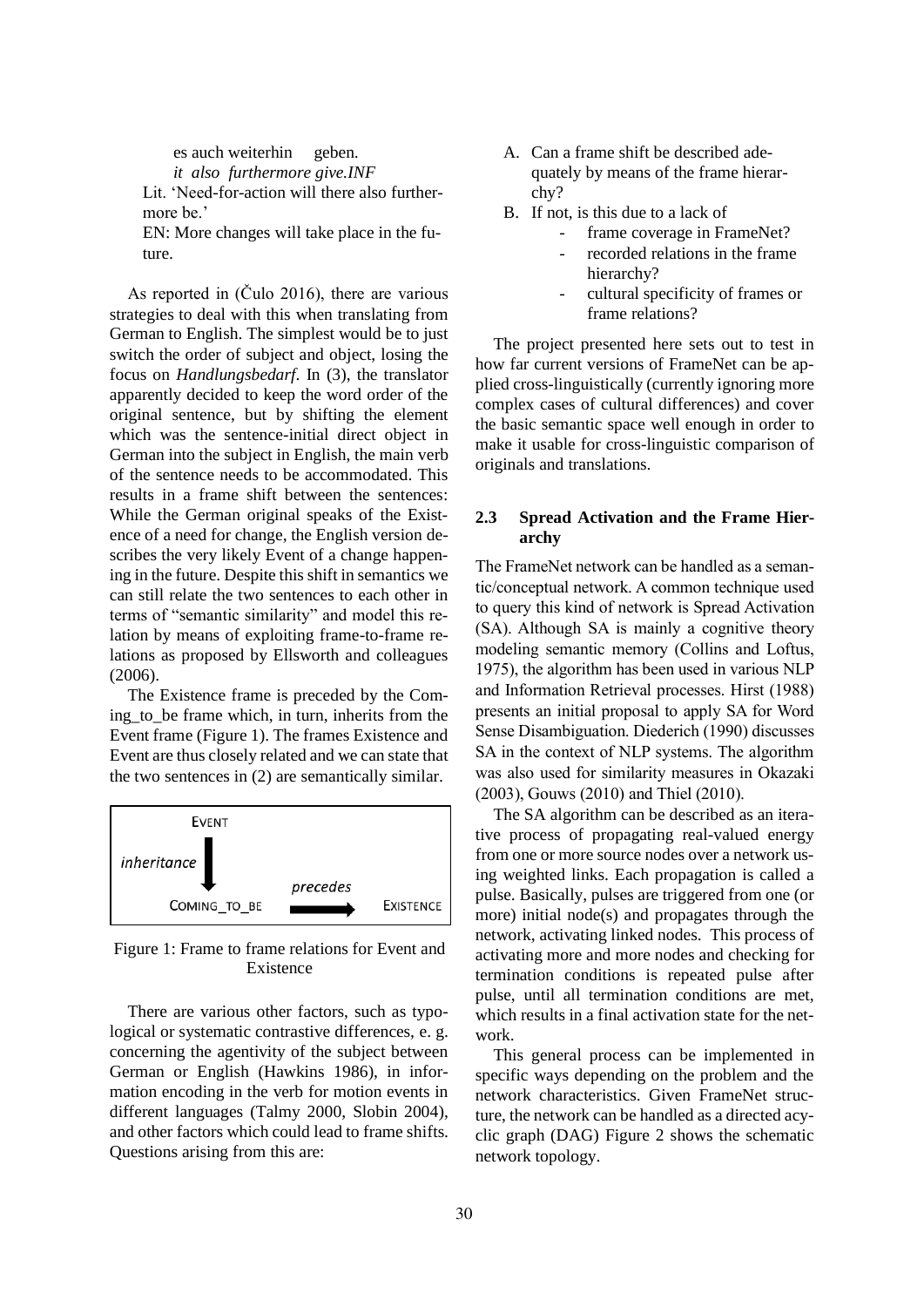

<span id="page-3-0"></span>Figure 2: Network topology

The network comprises:

- a source node (S) representing the sentence in the source language,
- a target node (T) representing the sentence in the target language,
- nodes directly evoked by the source sentence (S1, S2, S3),
- nodes directly evoked by the target sentence (T1, T2, S2),
- and nodes from the frame hierarchy (A, B, C).

Three situations can occur in the network: (i) common frames evoked directly by both sentences (S2), (ii) common frames in the hierarchy (A), (iii) unshared frames (B, C), leading nodes C and T2 to not being activated.

The process starts with the source node activation. This node propagates activation for the neighbour nodes as a function of its activation level (a real-value) and the weights from its input links. For each interaction *p*, node *j* has an activation level *Aj(p)* and an output level *Oj(p)* defined as a function of the activation level, as in (3).

(3) 
$$
O_j(p) = f(A_j(p))
$$

An output from a node *j* affects the activation level of the next node *k* linked to node *j*. All weights were set to 1.0 (meaning that every FrameNet relation is supposed to have the same importance to the process), as in  $(4)$ .

(4) 
$$
A_k(p) = \sum_{j=0}^{n} 0_j(p-1)W_{jk}
$$

The output function  $(O)$  in  $(5)$  was chosen as a logistic function variation to avoid excessive activation in the nodes. The variation in the numerator – the multiplication by  $5 -$  is meant to smooth the resulting curve.

(5)  $Q_j(p) = \frac{1-\exp(5*(-A_j(p)))}{1+\exp(-A_j(p))}$  $1+exp(-Aj(p))$ 

As the propagation ends (when the target sentence node is reached), the calculated output level for this node (a real-value in  $(0,1)$ ) is considered the similarity measure in relation to the source sentence node.

# **3 A Frame-Semantic Spread Activation Evaluation Measure (FSEM)**

FSEM is designed to take up on some of the shortcomings of the above described metrics. In short, it should

- not require human involvement (such as HTER; Snover et al. 2006),
- not be based on pure lexical matching, such as BLEU (Papineni et al., 2002), even if synonyms are considered, such as METEOR (Banerjee and Lavie, 2005),
- maximally describe the semantic content of a sentence, not just shallow and generic argument structure configurations as those provided by Propbank based SRL, such as MEANT (Lo and Wu, 2011; Lo and Wu 2017).

FSEM shall thus

- be fully automatic (in its final version),
- capture meaning rather than surface form (using FrameNet frames and the hierarchy network behind them),
- evaluate frames not just for the main verb of the sentence, but for as many semantically relevant segments as possible.

FSEM has so far been applied only to a corpus which was manually annotated for the frames using the Berkeley FrameNet 1.7 data release. This corpus is made up of the English transcript and the Brazilian Portuguese and German translations of this transcript of the TED talk "Do schools kill creativity", the most viewed TED talk at the time of writing. In (Torrent et al. 2018b), the corpus and the project setting are described and early annotations for English and Brazilian Portuguese are compared. English is annotated by the Berkeley FrameNet team, Brazilian Portuguese by the FrameNet Brazil Computational Linguistics Lab team and German by a working group consisting of members of the Universities Düsseldorf and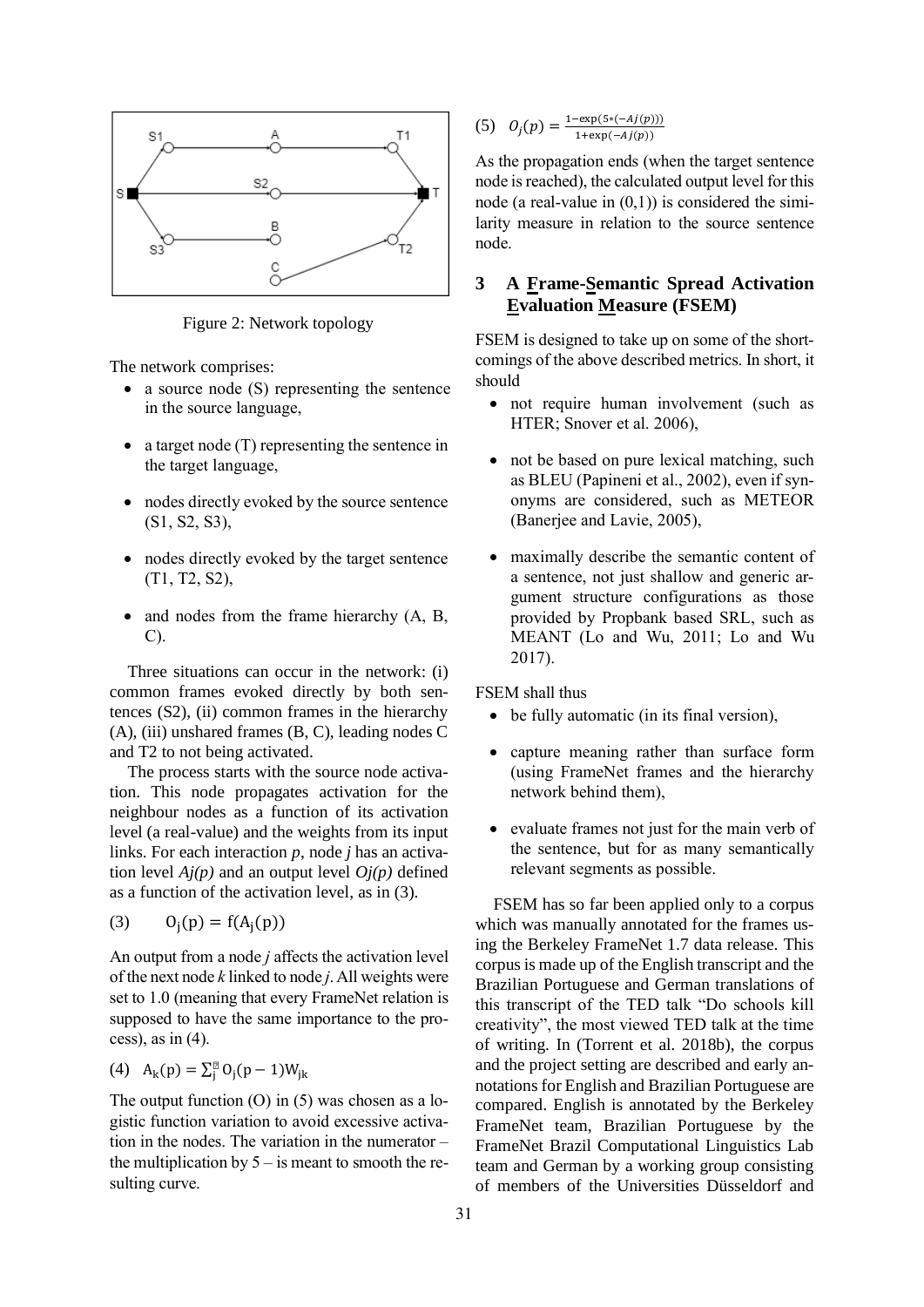Leipzig. Currently, annotation standards are harmonized and a set of sentence pairs has been prepared for developing and tuning the FSEM algorithm.

Unlike the MEANT family of metrics, FSEM does not rely on argument structure, and, therefore does not currently require the existence of SRL applications for all languages involved in the translation task. FSEM only takes into consideration the frames evoked in the sentence. Also, it considers the FrameNet network of relations to address cases of frame shifts.

As an example of the application of FSEM, consider the sentence extracted from the TED Talk transcript in [\(6\),](#page-4-0) followed by the translations provided by TED for the same sentence in Brazilian Portuguese [\(7\)](#page-4-1) and German [\(8\).](#page-4-2)

- <span id="page-4-0"></span>(6) We have a huge vested interest in it, partly because it's education that's meant to take us into this future that we can't grasp.
- <span id="page-4-1"></span>(7) Nos interessamos *us.REFL be-interested.PRES.1PL* tanto por ela em parte *so-much for she.ACC in part* porque é da *because be.PRES.3SG of-the* educação o papel de nos *education the role of us* conduzir a esse futuro *conduct.INF to this future* misterioso. *misterious*
- <span id="page-4-2"></span>(8) Wir haben ein großes, We have.PERS.1PL a big persönliches Interesse, teilweise Bildung

|                                        |                                      |  | personal interest partly education |
|----------------------------------------|--------------------------------------|--|------------------------------------|
| dazu gedacht                           |                                      |  | ist,                               |
|                                        | for-this think.PART.PERF be.PERS.3SG |  |                                    |
| uns in diese Zukunft zu bringen,       |                                      |  |                                    |
| us in this future to bring. INF        |                                      |  |                                    |
| die wir nicht fassen können.           |                                      |  |                                    |
| which we not grasp. INF can. PERS. 1PL |                                      |  |                                    |

Note that there are important structural differences between the original in [\(6\)](#page-4-0) and the Brazilian Portuguese translation in [\(7\),](#page-4-1) mainly due to a difference in the POS of the main predicator: interest.n in English versus interessar-se.v in Brazilian Portuguese. Torrent et al. (2018b) demonstrate that this difference triggers a cascade of other structural differences, such as the use of an adjective - *huge.a* - to intensify the interest in English, as opposed to a degree adverb in - *tanto.adv* - to do the same with the verb in Brazilian Portuguese. Nonetheless, the final activation score obtained when comparing the frames evoked by the words in both sentences is 0.9808, since the formal differences observed between the two sentences are not capable of precluding them from evoking the same core frames used in understanding them (see [Figure 3\)](#page-4-3):

- Mental stimulus experiencer focus, indicating interest,
- Causation, indicating the causative relation between the role of education to take us into the future,
- Education\_teaching, the topic of the talk,
- Bringing, the metaphorical action performed by education, and



<span id="page-4-3"></span>Figure 3: Spread activation network for the sentence pair (7-8)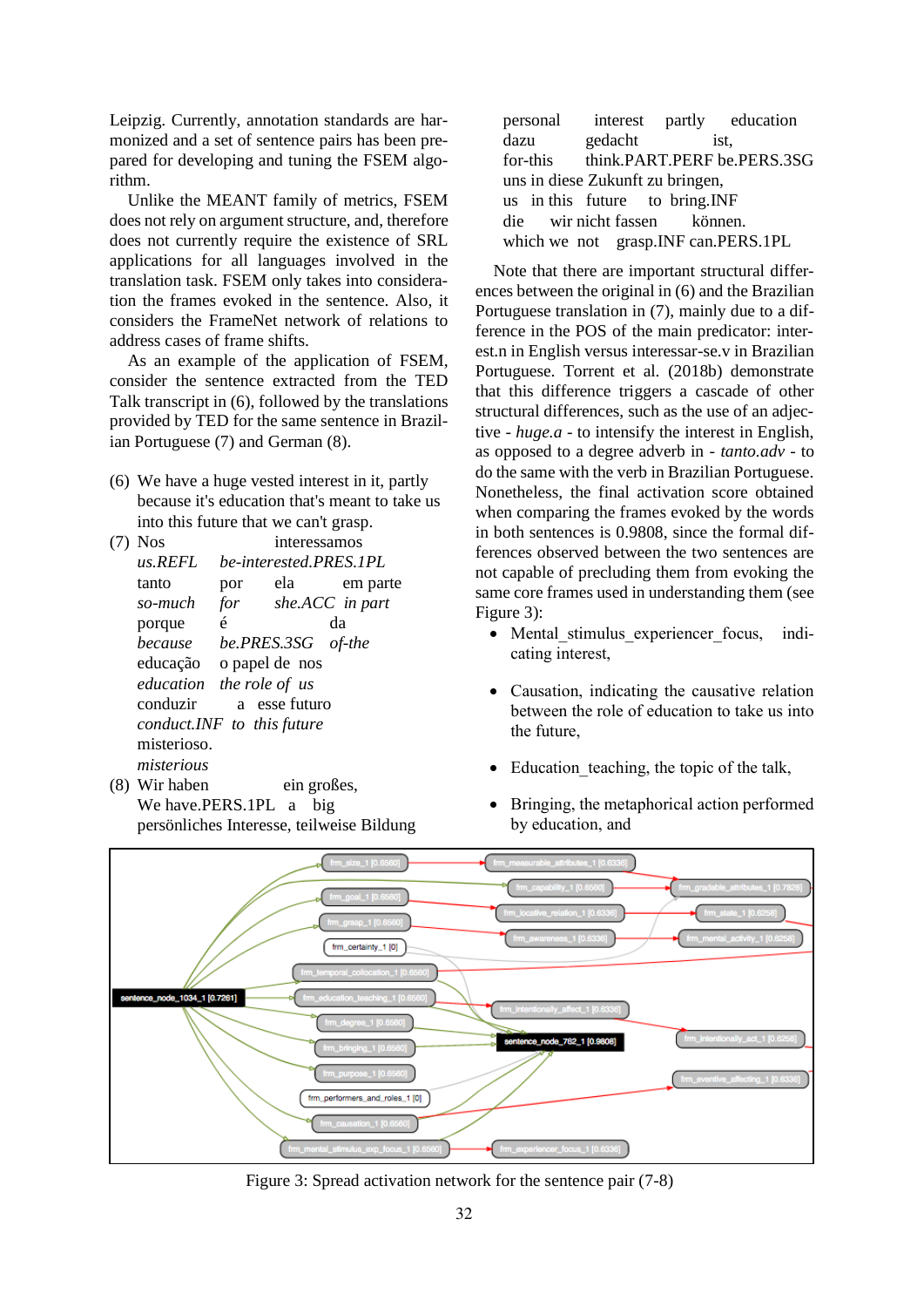• Temporal collocation, indicating the future.

As for the German translation in [\(8\),](#page-4-2) the activation score is even slightly higher with 0.9899, despite the fact that one frame is not being realized in the German version: a connector indicating Causation is missing in the subordinate clause (e. g. *da* or *weil*). Apart from this, the German translation is structurally closer to the English original than the Brazilian translation with one notable difference: In English, the construction *it is X that* which has the function to strengthen the focus on *education* is not reproduced as such in German even though a formally and functionally analogous construction exists in German. We suspect that this construction was not rendered as such in German due to space and reading time restrictions of the subtitling. On a purely frame semantic level, however, this does not have an effect.

## **4 Implications of FSEM**

FSEM is a semantically informed evaluation algorithm which can not only abstract away from surface form but can also point to differences in the semantic make-up of original and translation which could point to phenomena such as differences in conceptualization of a scenario between source and target language.

 For this paper, we used the English Berkeley FrameNet as means of comparing an English original, a Brazilian Portuguese and a German translation. This was possible as the language of the text analyzed was general enough to be well covered by the Berkeley FrameNet, and to assume that a FrameNet describing similar portions of German and Brazilian Portuguese could be analogously structured. This raises a number of questions, though, concerning the cross-linguistic applicability of large portions of the Berkeley FrameNet. The more culture specific the topic, the less can we expect a structural overlap between FrameNets of different languages.

A practical issue is that of granularity: depending on the process of development, different FrameNets may have a more general or a very specific coverage of certain domains. The spread activation model of FSEM partially adjusts for this, as related frames (also more general and more specific frames) are taken into account in the analysis, but this comes with a penalty. For future

implementations of FSEM, we plan to incorporate information obtained from the shared annotation task discussed in Torrent et al. (2018b) as a means of calibrating the weights of different types of frame-to-frame relations for each language pair.

In order to complete the implementation of FSEM and to include automatic semantic parsing for the identification of the frames evoked by each LU in the sentence through tools such as SEMAFOR (Chen et al. 2010), Open Sesame (Swayamdipta el al. 2017) and Sling (Ringgaard et al., 2017), a Google Summer of Code project was started.<sup>1</sup> This project also aims explore alternative possibilities for comparing frame annotations and to test the inclusion of frame elements in the evaluation. In the first round of evaluation, around 30 sentence pairs from the human translated TED talk were scored from 4 (acceptable without changes) to 1 (unusable) by 7 annotators for each language pair. A normalized score between 0 to 1 was computed for each sentence by considering a weighted average of the scores provided by the annotators. To remove class bias, 30 more negative samples (i.e. sentence pairs with score 0) were generated. The scores obtained were tested against a model which incorporated frames evoked and BERT lexical unit embeddings. Usage of multilingual embeddings allowed us to combine the samples from both language pairs to have an increased sample size of 120 sentences in total. The model was trained against 100 sentence pairs and tested on the remaining pairs. It made good predictions with a root mean squared error (RMSE) of 0.41 and mean square error (MSE) of 0.17, probably due to data bias and a small sample size.

Future development will include increasing the data size using bootstrapping techniques and moving towards a language independent model. Moreover, testing a model incorporating the annotation of frame elements is on the plans. Also, sample sizes of human-evaluated translations shall be increased. Finally, more research shall be done on the pragmatics of constructions, which is a necessary prerequisite to include this information in later iterations of FSEM.

## **5 Acknowledgements**

Research presented in this paper is funded by the CAPES PROBRAL and DAAD PPP programs,

<sup>1</sup>https://summerofcode.withgoogle.com/projects/#5495810450522112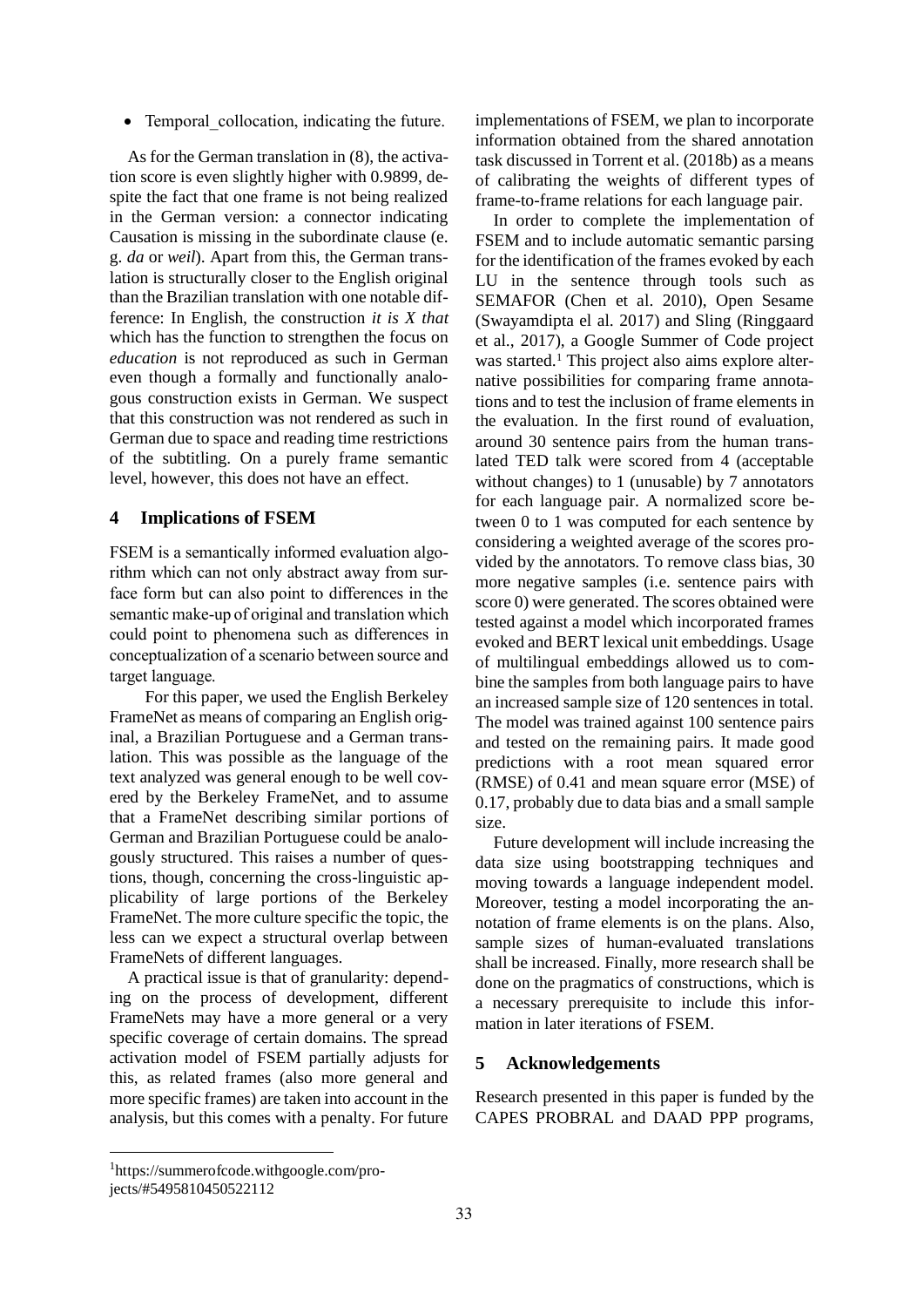under the grant numbers 88887.144043/2017-00 and 57390800, respectively. Costa's research is funded by CAPES PROBRAL, grant number 88887.185051/2018-00.

#### **References**

- Banerjee, Satanjeev, and Alon Lavie. 2005. "ME-TEOR: An Automatic Metric for MT Evaluation with Improved Correlation with Human Judgments." In Proceedings of the ACL Workshop on Intrinsic and Extrinsic Evaluation Measures for Machine Translation and/or Summarization, 65–72. Ann Arbor, Michigan: Association for Computational Linguistics[.](https://www.aclweb.org/anthology/W05-0909)
- Borin, Lars, Dana Dannélls, Markus Forsberg, Maria Toporowska Gronostaj, and Dimitrios Kokkinakis. 2010. "The Past Meets the Present in Swedish FrameNet++." In 14th EURALEX International Congress, 269–281.
- Burchardt, Aljoscha, Katrin Erk, Anette Frank, Andrea Kowalski, Sebastian Pado, and Manfred Pinkal. 2006. "The SALSA Corpus: A German Corpus Resource for Lexical Semantics." In Proceedings of LREC 2006, 969–74. Genoa, Italy.
- Chen, Desai, Nathan Schneider, Dipanjan Das, and Noah A. Smith. 2010. "SEMAFOR: Frame Argument Resolution with Log-Linear Models." In Proceedings of the 5th International Workshop on Semantic Evaluation, 264–267. Uppsala, Sweden: Association for Computational Linguistic[s.](https://www.aclweb.org/anthology/S10-1059)
- Collins, Allan M., and Elizabeth F. Loftus. 1975. "A Spreading-Activation Theory of Semantic Processing." Readings in Cognitive Science: A Perspective from Psychology and Artificial Intelligence, 126–136.
- Čulo, Oliver. 2016. "Translationswissenschaftliche Analyse der Übersetzung des Direkten Objekts Im Vorfeld ins Englische und Anregungen Daraus für die Kontrastive Linguistik." Deutsche Sprache. Zeitschrift Für Theorie, Praxis Und Dokumentation, no. 3: 214–34.
- Czulo, Oliver. 2017. "Aspects of a Primacy of Frame Model of Translation." In Empirical Modelling of Translation and Interpreting, edited by S. Hansen-Schirra, Oliver Czulo, and Sascha Hofmann, 465– 90. Translation and Multilingual Natural Language Processing 6. Berlin: Language Science Press.
- Diederich, Joachim. 1990. "Spreading Activation and Connectionist Models for Natural Language Processing." In Theoretical Linguistics, edited by Hans-Martin Gärtner, 16:25. Mouton de Gruyter[.](https://doi.org/10.1515/thli.1990.16.1.25)
- Ellsworth, Michael, Kyoko Ohara, Carlos Subirats, and Thomas Schmidt. 2006. "Frame-Semantic Analysis of Motion Scenarios in English, German, Spanish,

and Japanese." presented at the Fourth International Conference on Construction Grammar, Tokyo, Japan.

- Fillmore, Charles J. 1982. "Frame Semantics." In Linguistics in the Morning Calm, edited by The Linguistic Society of Korea, 111–137. Hanshin.
- ———. 1985. "Frames and the Semantics of Understanding." Quaderni Di Semantica 6: 222–254.
- Fillmore, Charles J., Christopher R Johnson, and Miriam R. L. Petruck. 2003. "Background to Framenet." International Journal of Lexicography 16 (3): 235–250.
- Gouws, Stephan, G-J van Rooyen, and Herman A Engelbrecht. 2010. "Measuring Conceptual Similarity by Spreading Activation over Wikipedia's Hyperlink Structure." In Proceedings of the 2nd Workshop on Collaboratively Constructed Semantic Resources, Coling 2010, 46–54.
- Hawkins, John A. 1986. A Comparative Typology of English and German. Unifying the Contrasts. London: Croom Helm.
- Hirst, Graeme. 1988. "Semantic Interpretation and Ambiguity." Artificial Intelligence 34 (2): 131–17[7.](https://doi.org/10.1016/0004-3702(88)90037-9)
- Kußmaul, Paul. 2010. Verstehen Und Übersetzen. 2., aktualisierte Aufl. Narr Studienbücher. Tübingen: Narr.
- Levý, Jiří. 1969. Die Literarische Übersetzung: Theorie Einer Kunstgattung. Athenäum Bücher Zur Dichtkunst. Bonn: Athenäum-Verlag.
- Lo, Chi-kiu. 2017. "MEANT 2.0: Accurate Semantic MT Evaluation for Any Output Language." In Proceedings of the Second Conference on Machine Translation, 589–597.
- Lo, Chi-kiu, Meriem Beloucif, Markus Saers, and Dekai Wu. 2014. "XMEANT: Better Semantic MT Evaluation without Reference Translations." In ACL (2), 765–771. The Association for Computer Linguistics.
- Lo, Chi-kiu, and Dekai Wu. 2011. "MEANT: An Inexpensive, High-Accuracy, Semi-Automatic Metric for Evaluating Translation Utility Based on Semantic Roles." In Proceedings of the 49th Annual Meeting of the Association for Computational Linguistics: Human Language Technologies, 220–229. Portland, Oregon, USA: Association for Computational Linguistic[s.](https://www.aclweb.org/anthology/P11-1023)
- Lyngfelt, Benjamin, Lars Borin, Kyoko Ohara, and Tiago Timponi Torrent. 2018. Constructicography: Constructicon Development across Languages. John Benjamins.
- Miller, George A., Richard Beckwith, Christiane Fellbaum, Derek Gross, and Katherine Miller. 1990.